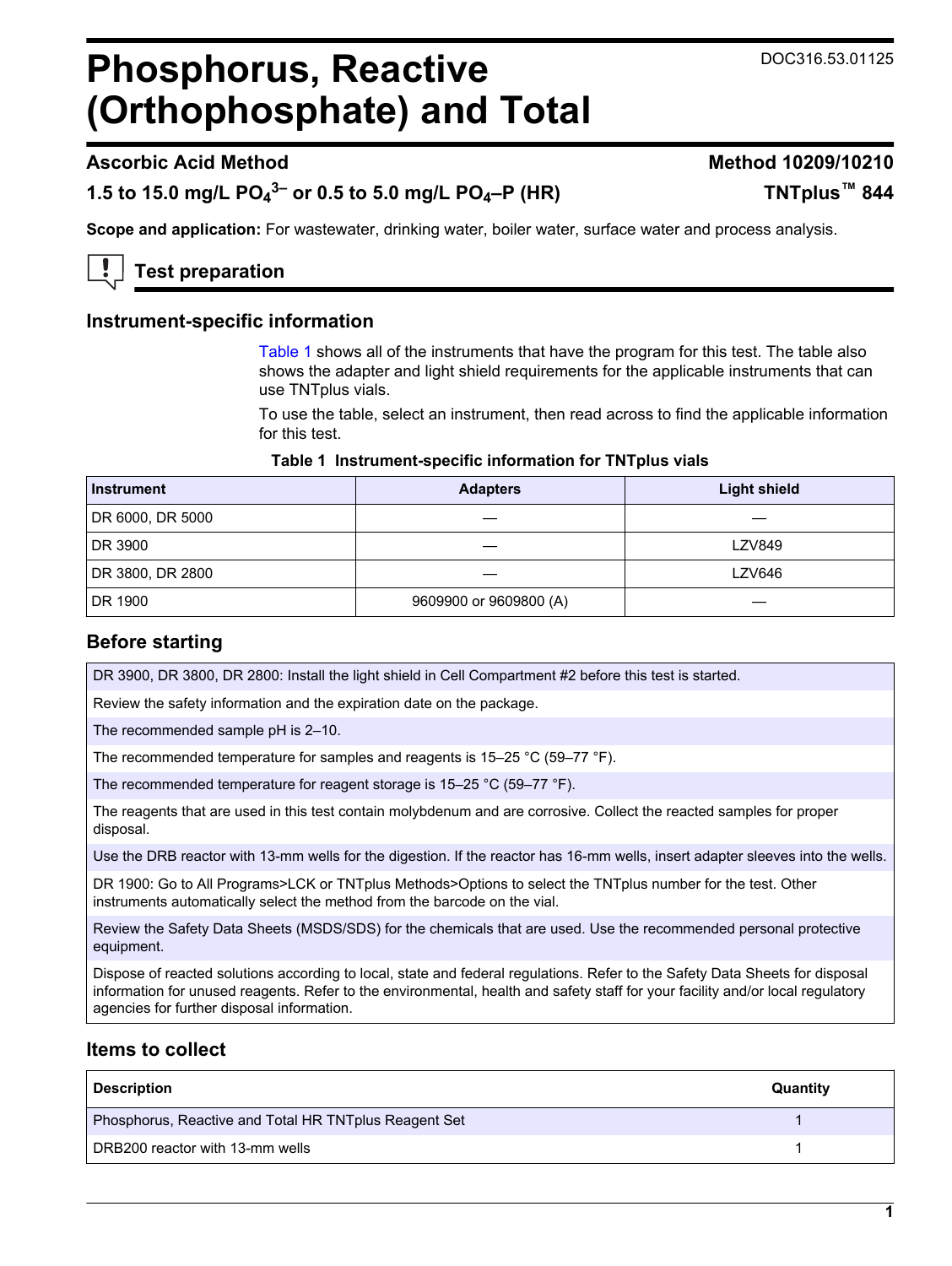# **Items to collect (continued)**

| <b>Description</b>                   | Quantity |
|--------------------------------------|----------|
| Pipet, adjustable volume, 0.2-1.0 mL |          |
| Pipet tips, for 0.2–1.0 mL pipet     |          |
| Test tube rack                       |          |

Refer to [Consumables and replacement items](#page-6-0) on page 7 for order information.

# **Sample collection and storage**

- Collect samples in clean glass or plastic bottles that have been cleaned with 6 N (1:1) hydrochloric acid and rinsed with deionized water.
- Analyze the samples as soon as possible for best results.
- Do not use a detergent that contains phosphate to clean the sample bottles. The phosphate in the detergent will contaminate the sample.
- To preserve samples for later analysis, adjust the sample pH to 2 or less with concentrated sulfuric acid (approximately 2 mL per liter). Do not acidify samples to be analyzed only for reactive phosphorus. No acid addition is necessary if the sample is tested immediately.
- Keep the preserved samples at or below 6  $^{\circ}$ C (43  $^{\circ}$ F) for a maximum of 28 days (reactive phosphorus only: 48 hours).
- Let the sample temperature increase to room temperature before analysis.
- Before analysis, adjust the pH to 7 with 5 N sodium hydroxide solution.
- Correct the test result for the dilution caused by the volume additions.

# **Test procedure—total phosphorus**



**1.** Set the DRB200 reactor power to on. Set the temperature to 100 °C.



**2.** Carefully remove the lid from the DosiCap™ Zip cap. Remove the cap from the test vial.



**3.** Use a pipet to add 0.5 mL of sample to the test vial.



**4.** Turn the DosiCap Zip over so that the reagent side goes on the test vial. Tighten the cap on the vial.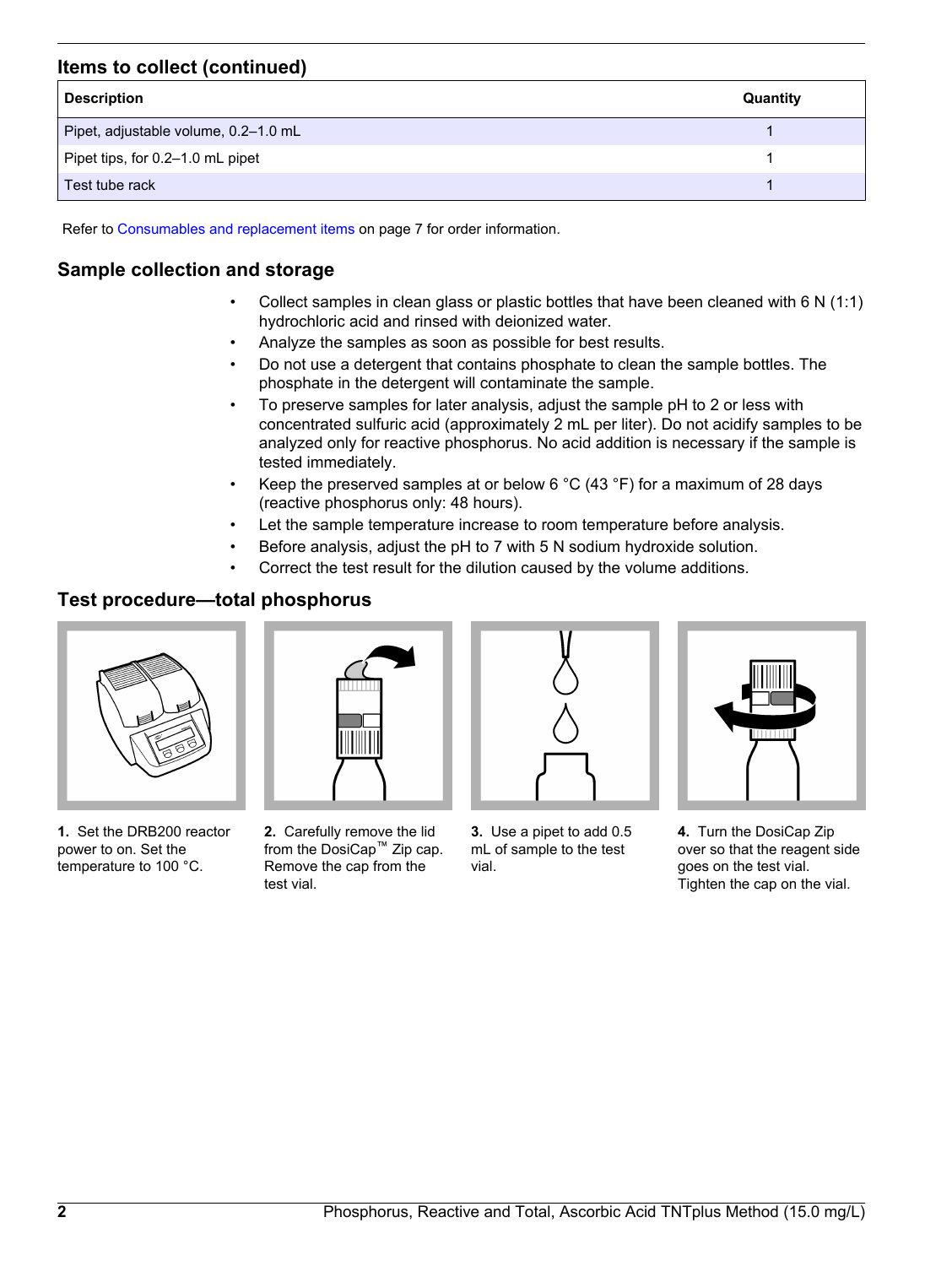

**5.** Shake the vial 2–3 times to dissolve the reagent in the cap.

Look through the open end of the DosiCap to make sure that the reagent has dissolved.



**6.** Insert the vial in the preheated DRB200 reactor. Close the lid.



**7.** Keep the vial in the reactor for 1 hour.



**8.** When the timer expires, carefully remove the vial from the reactor. Set the vial in a test tube rack. Let the temperature of the vial decrease to room temperature.



**9.** Shake the vial 2–3 times. **10.** Use a pipet to add 0.2



mL of Solution B to the test vial. Immediately tighten the cap on the Solution B container.



**11.** Put a grey DosiCap C on the vial.



**12.** Tighten the cap on the vial and invert the vial 2–3 times.



**13.** Start the reaction time of 10 minutes.



**14.** When the timer expires, invert the vial 2–3 times.



**15.** Clean the vial.



**16.** DR 1900 only: Select program 844. Refer to [Before starting](#page-0-0) on page 1.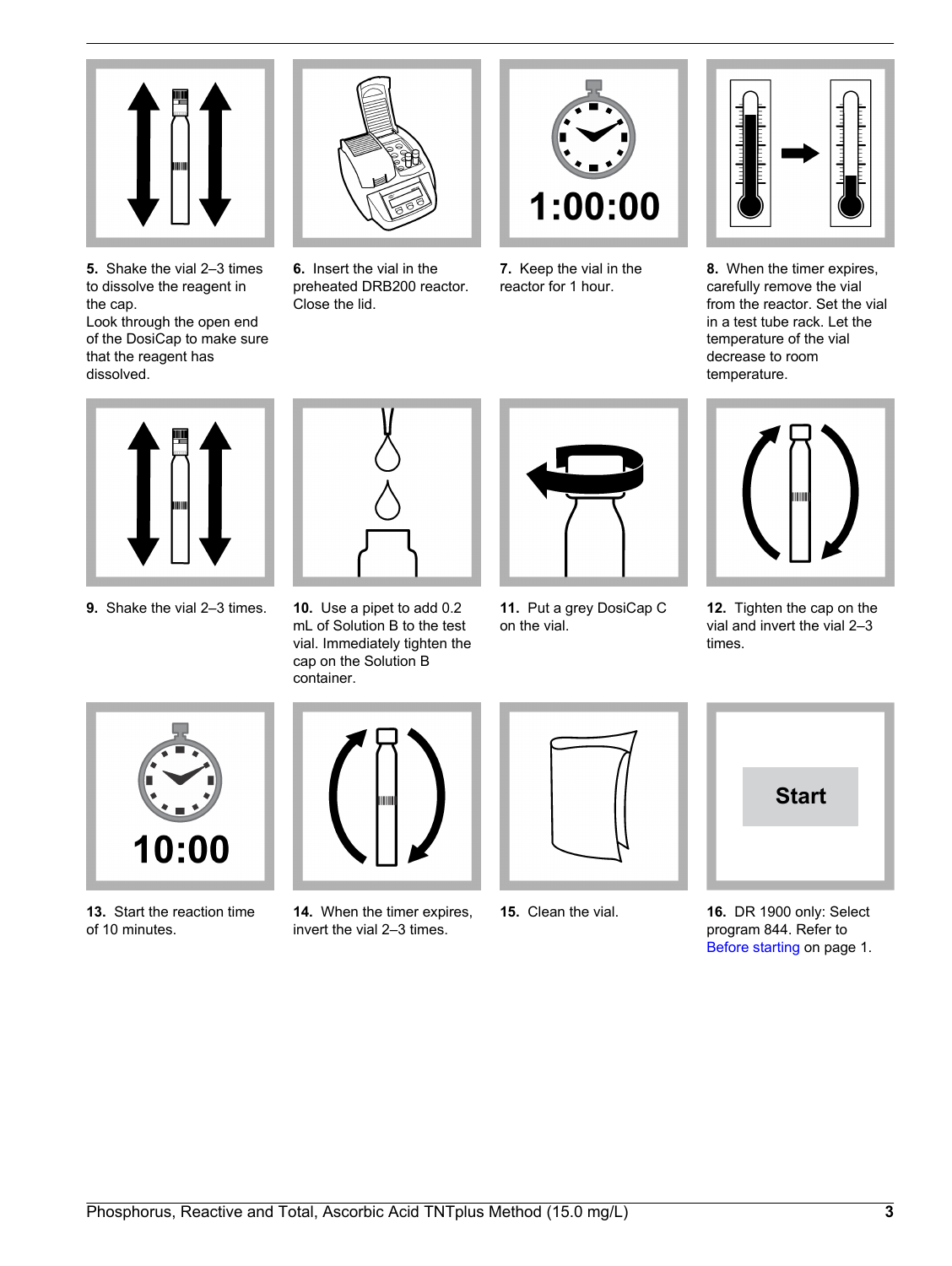

**17.** Insert the vial into the cell holder. DR 1900 only: Push **READ**. Results show in mg/L  $PO<sub>4</sub>$ <sup>3–</sup>.

# **Test procedure—reactive phosphorus**



**1.** Use a pipet to add 0.5 mL of sample to the test

vial.

**2.** Use a pipet to add 0.2 mL of Solution B to the test vial. Immediately tighten the cap on the Solution B

container.

**3.** Put a grey DosiCap C on the vial.



**4.** Tighten the cap on the vial and invert the vial 2–3 times.



**5.** Start the reaction time of 10 minutes.



- **6.** When the timer expires, invert the vial 2–3 times.
- 

**7.** Clean the vial.

- **Start**
- **8.** DR 1900 only: Select program 844. Refer to [Before starting](#page-0-0) on page 1.

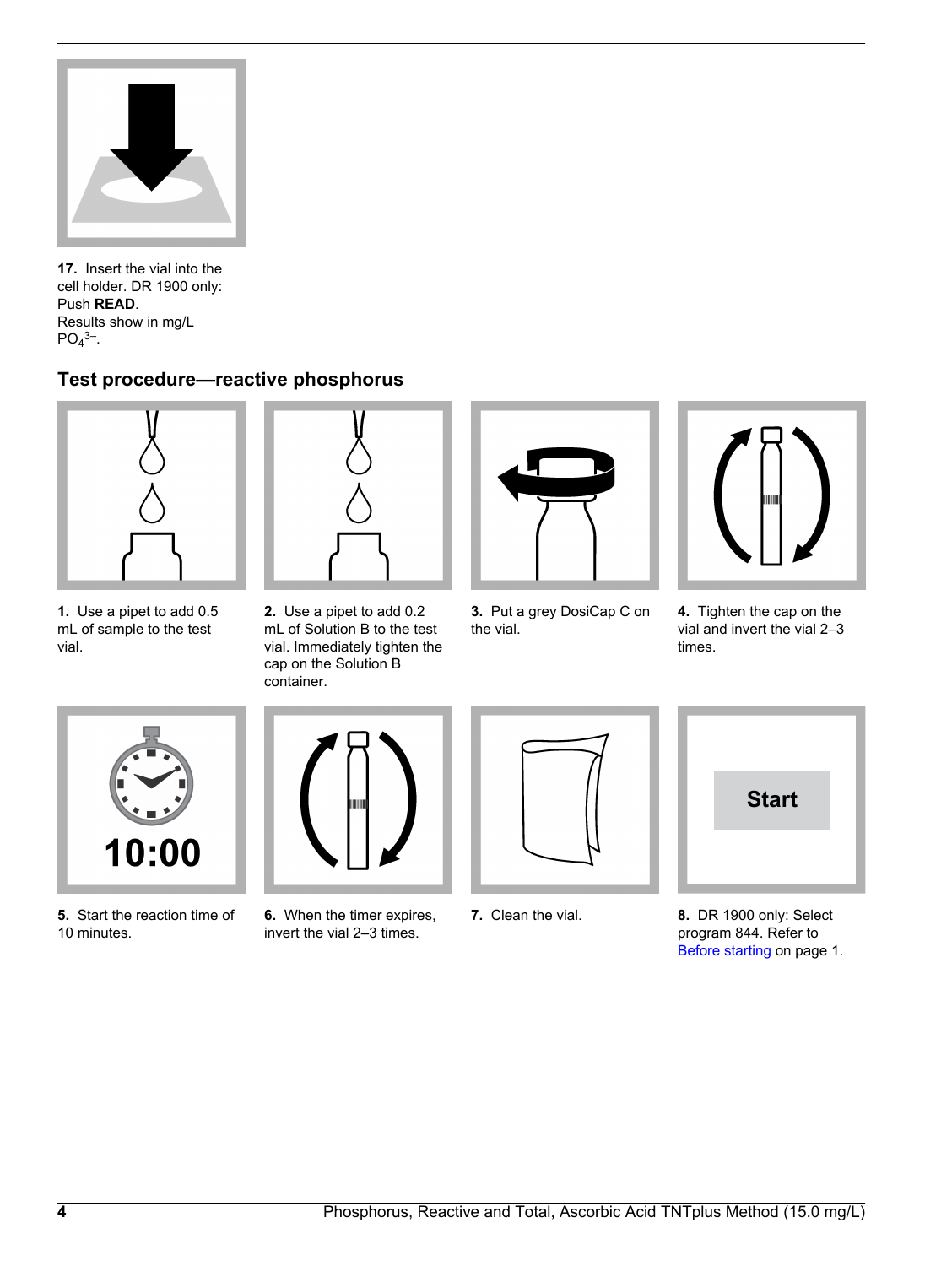

**9.** Insert the vial into the cell holder. DR 1900 only: Push **READ**. Results show in mg/L  $PO<sub>4</sub>$ <sup>3–</sup>.

#### **Reagent blank correction**

For the best results, measure the reagent blank value for each new lot of reagent. Replace the sample with deionized water in the test procedure to determine the reagent blank value. Subtract the reagent blank value from the sample results automatically with the reagent blank adjust option. Measure the reagent blank value when a new lot of reagent is used.

- **1.** Use deionized water as the sample in the test procedure to measure the reagent blank value.
- **2.** Set the reagent blank function to on. The measured reagent blank value is shown.
- **3.** Accept the blank value. The reagent blank value is then subtracted from all results until the reagent blank function is set to off or a different method is selected. *Note: As an alternative, record or enter the reagent blank value at a different time. Push the highlighted reagent blank box and use the keypad to enter the value.*

#### **Sample blanks**

Samples with color or turbidity can cause high results. Samples without color or turbidity do not require sample blanks. The digestion in the total phosphate test procedure usually removes all color and turbidity. A sample blank is not required. To adjust for color or turbidity in the reactive phosphate test procedure, use the steps that follow to find the sample blank.

- **1.** Do the test procedure, but do not add the DosiCap C.
- **2.** Put the cap on the vial, but do not remove the foil. Use the side of the cap that does not have the reagent.
- **3.** Subtract the value from the final procedure step from the initial sample value to get the corrected sample concentration. *Note: Alternatively, samples that contain only turbidity can be filtered through a membrane filter, then analyzed.*

#### **Interferences**

Table 2 shows that the ions were individually examined to the given concentrations and do not cause interference. No cumulative effects or influences of other ions were found. Verify the measurement results with sample dilutions or standard additions.

#### **Table 2 Interfering substances**

| Interfering substance         | Interference level |
|-------------------------------|--------------------|
| $SO_4^{2-}$                   | $20$ g/L           |
| $C \vdash$                    | $10$ g/L           |
| $\mathsf{I}$ Ca <sup>2+</sup> | 1000 mg/L          |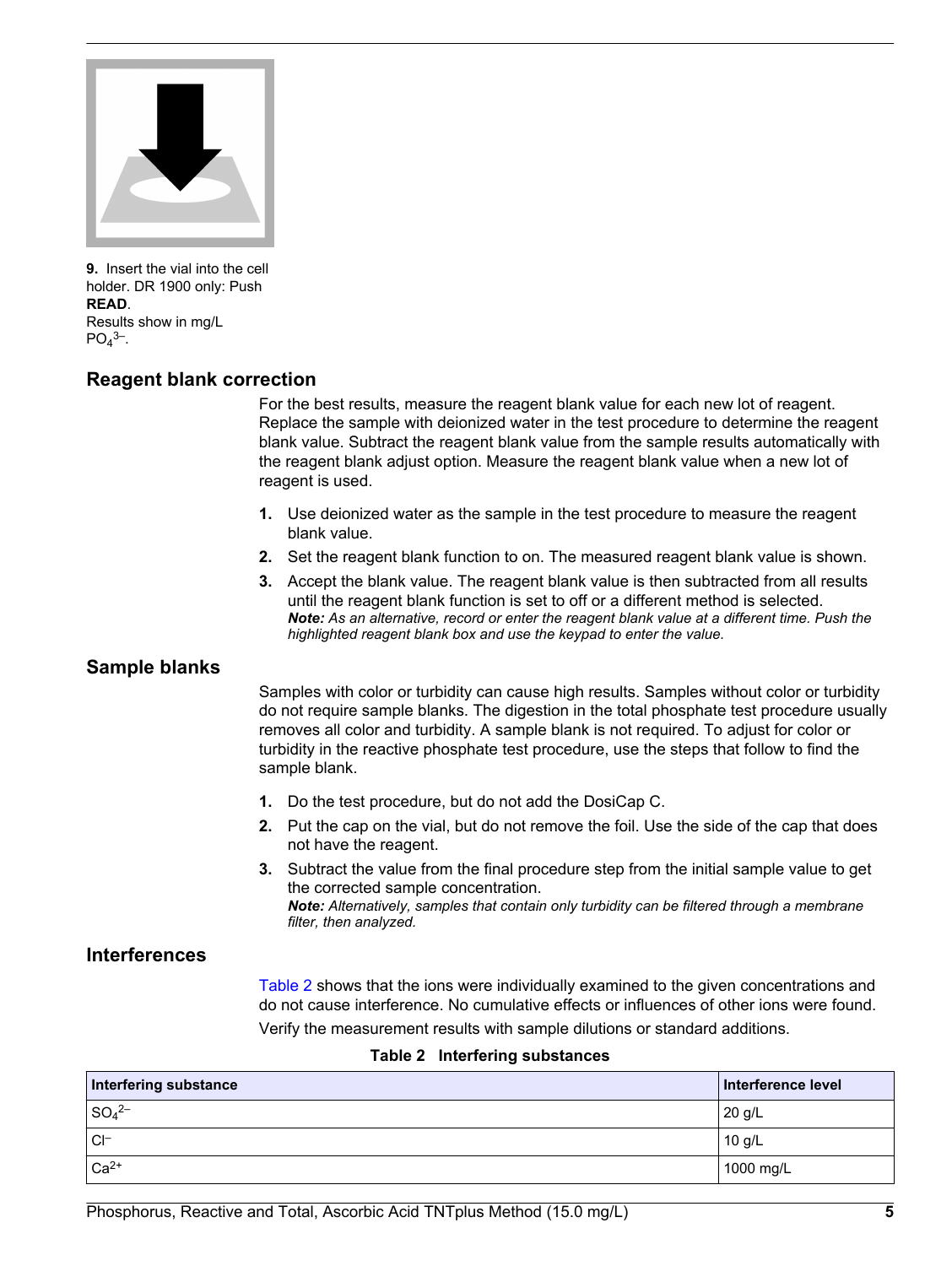#### **Table 2 Interfering substances (continued)**

| <b>Interfering substance</b>                                                                                                                                                                                                                                    | <b>Interference level</b> |
|-----------------------------------------------------------------------------------------------------------------------------------------------------------------------------------------------------------------------------------------------------------------|---------------------------|
| $K^+$ , Na <sup>+</sup>                                                                                                                                                                                                                                         | 4000 mg/L                 |
| $NO3-$                                                                                                                                                                                                                                                          | 500 mg/L                  |
| $Mg^{2+}$                                                                                                                                                                                                                                                       | 400 mg/L                  |
| $Co^{2+}$ , Fe <sup>2+</sup> , Fe <sup>3+</sup> , Zn <sup>2+</sup> , Cu <sup>2+</sup> , Ni <sup>2+</sup> , NO <sub>2</sub> <sup>-</sup> , Cd <sup>2+</sup> , NH <sub>4</sub> <sup>+</sup> , Mn <sup>2+</sup> , Al <sup>3+</sup> , CO <sub>3</sub> <sup>2-</sup> | 200 mg/L                  |
| $\mathsf{I}^-$                                                                                                                                                                                                                                                  | 100 mg/L                  |
| SiO <sub>2</sub>                                                                                                                                                                                                                                                | 50 mg/L                   |
| $Hg^{2+}$                                                                                                                                                                                                                                                       | 40 mg/L                   |
| $Pb^{2+}$                                                                                                                                                                                                                                                       | 20 mg/L                   |
| $Ag^+$ , $Sn^{4+}$                                                                                                                                                                                                                                              | 10 mg/L                   |
| $Cr^{3+}$                                                                                                                                                                                                                                                       | 5 mg/L                    |
| $Cr^{6+}$                                                                                                                                                                                                                                                       | 1 $mg/L$                  |

### **Accuracy check**

#### **Standard solution method**

Use the standard solution method to validate the test procedure, the reagents and the instrument.

Items to collect:

- Phosphate Standard Solution, 10-mg/L PO<sub>4</sub><sup>3–</sup> or Wastewater Influent Standard Solution, Mixed Parameter (contains 10-mg/L  $PO<sub>4</sub><sup>3-</sup>$ )
- **1.** Use the test procedure to measure the concentration of the standard solution.
- **2.** Compare the expected result to the actual result.

*Note: The factory calibration can be adjusted slightly with the standard adjust option so that the instrument shows the expected value of the standard solution. The adjusted calibration is then used for all test results. This adjustment can increase the test accuracy when there are small variations in the reagents or instruments.*

#### **Method performance**

The method performance data that follows was derived from laboratory tests that were measured on a spectrophotometer during ideal test conditions. Users can get different results under different test conditions.

| Program | <b>Standard</b>               | Precision (95% confidence interval) | <b>Sensitivity</b><br>Concentration change per 0.010 Abs change |
|---------|-------------------------------|-------------------------------------|-----------------------------------------------------------------|
| barcode | 10.0 mg/L $PO4$ <sup>3–</sup> | 9.5-10.5 mg/L $PO_4^{3-}$           |                                                                 |

# **Summary of Method**

Phosphates present in organic and condensed inorganic forms (meta-, pyro- or other polyphosphates) are first converted to reactive orthophosphate in the total phosphorus procedure. Treatment of the sample with acid and heat provides the conditions for hydrolysis of the condensed inorganic forms. Organic phosphates are also converted to orthophosphates in the total phosphorus procedure by heating with acid and persulfate. The reactive phosphorus procedure measures only the reactive (ortho) phosphorus present in the sample. The reactive or orthophosphate ions react with molybdate and antimony ions in an acidic solution to form an antimonyl phosphomolybdate complex, which is reduced by ascorbic acid to phosphomolybdenum blue. The measurement wavelength is 880 nm (DR 1900: 714 nm).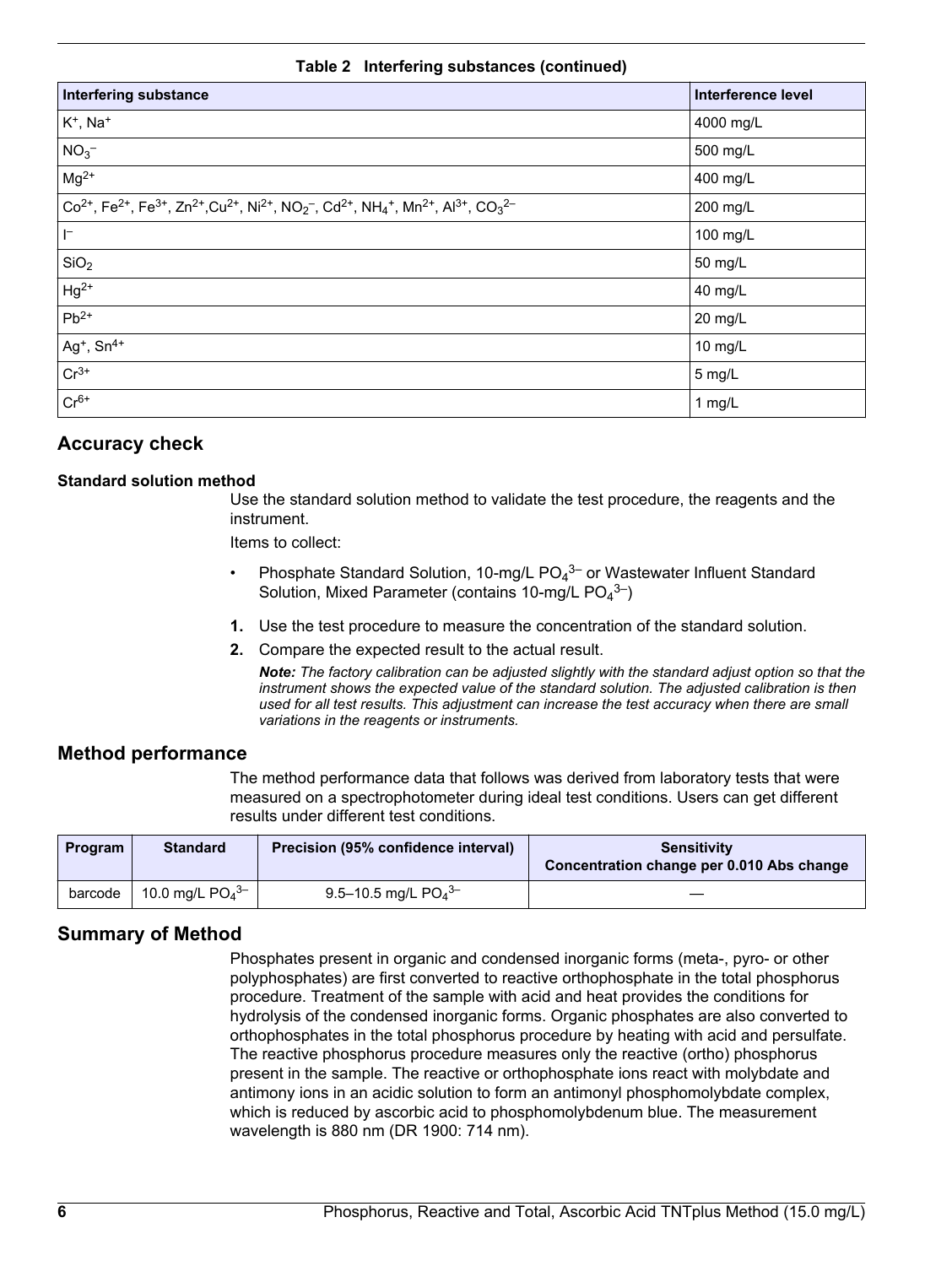# <span id="page-6-0"></span>**Consumables and replacement items**

# **Required reagents**

| Description                                           | <b>Quantity/Test</b> | Unit      | ltem no.      |
|-------------------------------------------------------|----------------------|-----------|---------------|
| Phosphorus, Reactive and Total HR TNTplus Reagent Set |                      | $25$ /pkq | <b>TNT844</b> |

### **Required apparatus**

| <b>Description</b>                                              | <b>Quantity/test</b> | Unit          | Item no.      |
|-----------------------------------------------------------------|----------------------|---------------|---------------|
| DRB 200 Reactor, 115 VAC option, 9 x 13 mm + 2 x 20 mm, 1 block |                      | each          | DRB200-01     |
| DRB 200 Reactor, 230 VAC option, 9 x 13 mm + 2 x 20 mm, 1 block |                      | each          | DRB200-05     |
| Pipet, adjustable volume, 0.2-1.0 mL                            |                      | each          | BBP078        |
| Pipet tips, for 0.2-1.0 mL pipet                                | 2                    | $100$ /p $kg$ | <b>BBP079</b> |
| Test tube rack                                                  |                      | each          | 1864100       |
| Light shield, DR 3800, DR 2800, DR 2700                         |                      | each          | <b>LZV646</b> |
| Light shield, DR 3900                                           |                      | each          | <b>LZV849</b> |

#### **Recommended standards**

| <b>Description</b>                                                                                                       | Unit   | Item no. |
|--------------------------------------------------------------------------------------------------------------------------|--------|----------|
| Phosphate Standard Solution, 10-mg/L as $PO43–$                                                                          | 946 mL | 1420416  |
| Wastewater Influent Standard Solution, Mixed Parameter, for $NH_3-N$ , $NO_3-N$ , $PO_4$ ,<br>COD, SO <sub>4</sub> , TOC | 500 mL | 2833149  |

### **Optional reagents and apparatus**

| <b>Description</b>                                                   | Unit             | Item no. |
|----------------------------------------------------------------------|------------------|----------|
| Filter membrane, 0.45-micron, 25-mm                                  | $100$ /p $kg$    | 2514101  |
| Flask, volumetric, Class A, 1000 mL glass                            | each             | 1457453  |
| Hydrochloric Acid Solution, 6.0 N (1:1)                              | $500 \text{ ml}$ | 88449    |
| Reactor adapter sleeves, 16 mm to 13 mm diameter, for TNT plus vials | 5/pkg            | 2895805  |
| Sampling bottle with cap, low density polyethylene, 500-mL           | $12$ /pkg        | 2087079  |
| Sodium Hydroxide Standard Solution, 5.0 N                            | 100 mL MDB       | 245032   |
| Sulfuric Acid, concentrated, ACS                                     | 500 mL           | 97949    |